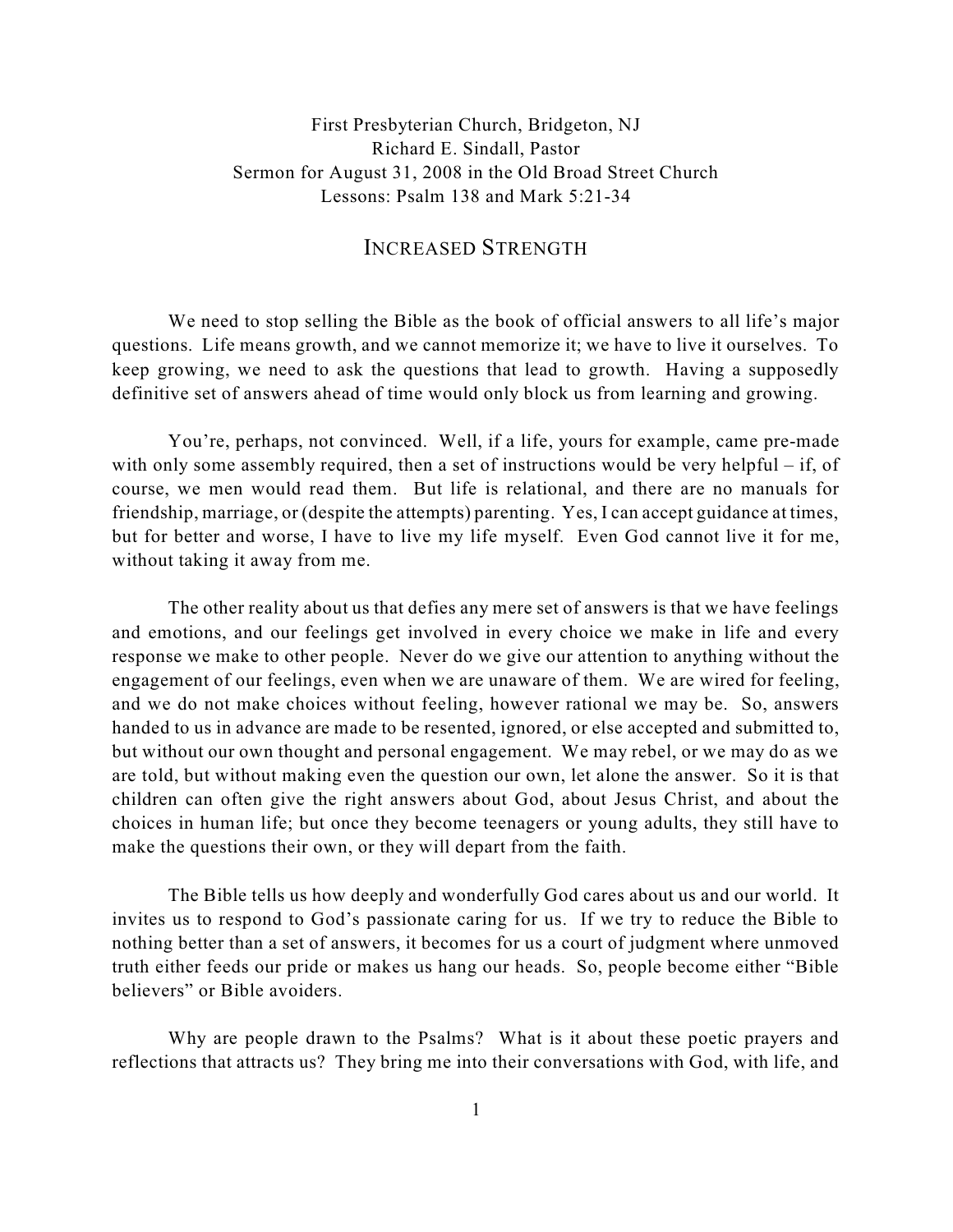with my "soul," my very self. They don't talk at us, but often they speak for us and, in so doing, help us learn to speak for ourselves. The psalms express emotions (and not just positive ones) toward God, toward other people, and toward that sometimes frustrating self that just won't feel the way we want it to. But through all of them runs the conviction that God cares. That God is compassionate and trustworthy. That God understands the frustrations as well as the joys of being human and alive in this world.

So, let's join Psalm 138 and journey with the psalmist. Along the way, we will find ourselves also in the company of a woman who has the audacity to reach out and touch Jesus in hope.

"Oh what a beautiful morning! Oh, what a beautiful day! I've got a beautiful feeling everything's going my way!" That's Curly's song in the musical *Oklahoma*, but it's not the song we hear in Psalm 138. Life is not going the psalmist's way, and she is not just struggling to maintain her faith in God but actively and assertively calling upon the LORD God to be Israel's covenant partner for her, to hear her cries and come to her aid.

If you've been here either of the past two Sundays, you know I use "he" and "she" interchangeably for the psalmist, not because I doubt the probability that the author was a man, but because the psalms invite us to let them speak for us and with us – invite us to become the psalmist. The psalm succeeds when you become the one calling to God, when the hopes and disappointments lifted to God are yours.

The psalmist uses her past experience of God's grace to fortify her present resistance to fear and depression. "On the day I called," she remembers, "you answered me, you increased my strength of soul." Literally, in the original language, it says, "You made me arrogant in my soul with strength," but I doubt our word arrogant gets it quite right. We might better say "confident," but with a bit of attitude to help us stand up to the arrogance of powerful enemies, to face down their taunts and jeers. By the way, these enemies don't necessarily even have to know who we are, and we don't need to hate them (although sometimes that helps, and I'll come to that situation in a moment). The enemies need be only the voices of the powerful and privileged that can get into our heads and whisper that we are fools for trusting God and trying to live by faith in the way of Jesus – that smart people look out for themselves, taking what they can and doing what they must to get ahead, and that people who think otherwise are losers. Compassion, these voices say, is for saps, and justice is the dream of whiners.

The situation in which I think it wise to allow ourselves to hate these enemies comes when they are not people at all but forces that hurt and destroy life, such as cancer. In that case, praying for God to destroy the enemy utterly is not only therapeutic but justified.